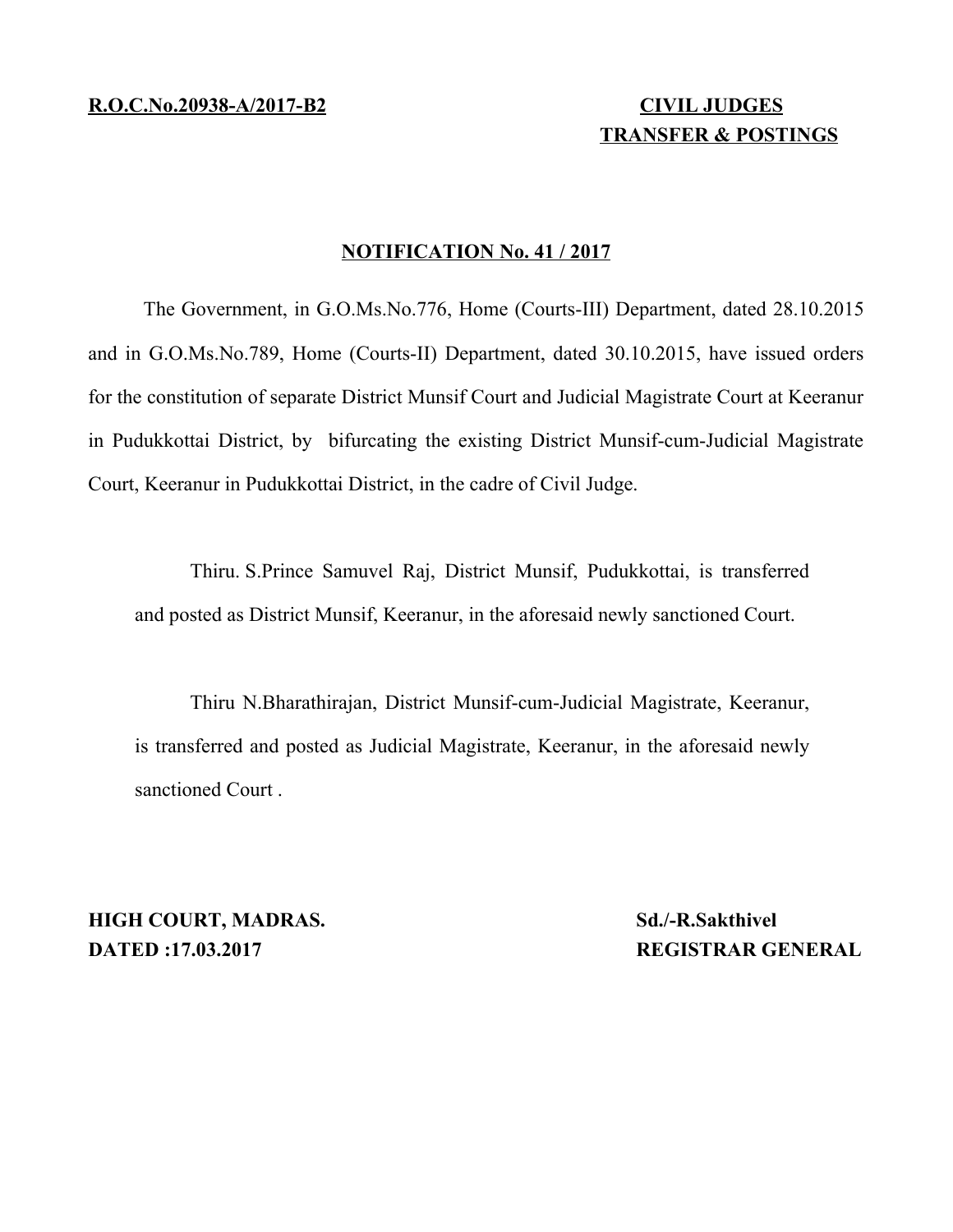## **R.O.C.No.20938-A/2017-B2**

## **OFFICIAL MEMORANDUM**

- Sub: Courts and Judges Civil Judges Transfer and postings Notification issued - Joining instructions - Issued.
- Ref: High Court's Notification No. 41 / 2017, dated : 17.03.2017

**I**

.............

Thiru. S.Prince Samuvel Raj, District Munsif, Pudukkottai, who has been transferred and posted as District Munsif, Pudukkottai, in the newly sanctioned court vide High Court's Notification cited above, is required to assume charge of the post of District Munsif, Pudukkottai, in the newly sanctioned Court, on 19.03.2017.

As the inauguration of the District Munsif Court, Keeranur, is to be held on 19.03.2017, Thiru. S.Prince Samuvel Raj, Pudukkottai, is required to report to the Principal District Judge, Pudukkottai, on 18.03.2017. without fail, in connection with inauguration of the said newly sanctioned Court.

After assuming charge of the post of District Munsif, Keeranur, Thiru. S.Prince Samuvel Raj, is required to hold full additional charge of the post of District Munsif, Pudukkottai, until further orders.